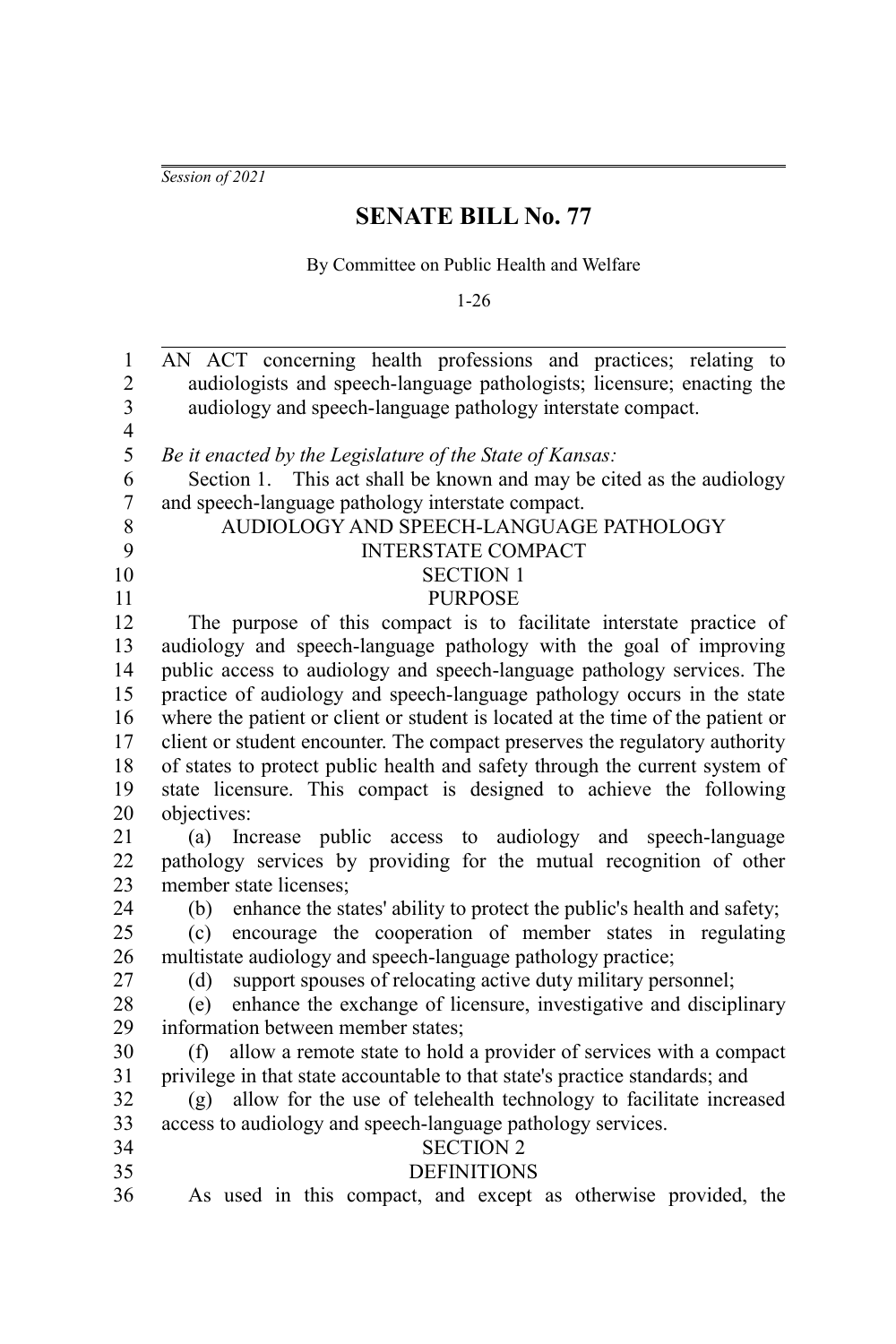following definitions shall apply: 1

(a) "Active duty military" means full-time duty status in the active uniformed service of the United States, including members of the National Guard and Reserve on active duty orders pursuant to 10 U.S.C. chapters 1209 and 1211. 2 3 4 5

(b) "Adverse action" means any administrative, civil, equitable or criminal action permitted by a state's laws which is imposed by a licensing board or other authority against an audiologist or speech-language pathologist, including actions against an individual's license or privilege to practice such as revocation, suspension, probation, monitoring of the licensee or restriction on the licensee's practice. 6 7 8 9 10 11

(c) "Alternative program" means a non-disciplinary monitoring process approved by an audiology or speech-language pathology licensing board to address impaired practitioners. 12 13 14

(d) "Audiologist" means an individual who is licensed by a state to practice audiology. 15 16

(e) "Audiology" means the care and services provided by a licensed audiologist as set forth in the member state's statutes and rules. 17 18

(f) "Audiology and speech-language pathology compact commission" or "commission" means the national administrative body whose membership consists of all states that have enacted the compact. 19 20 21

(g) "Audiology and speech-language pathology licensing board," "audiology licensing board," "speech-language pathology licensing board," or "licensing board" means the agency of a state that is responsible for the licensing and regulation of audiologists or speech-language pathologists. 22 23 24 25

(h) "Compact privilege" means the authorization granted by a remote state to allow a licensee from another member state to practice as an audiologist or speech-language pathologist in the remote state under its laws and rules. The practice of audiology or speech-language pathology occurs in the member state where the patient or client or student is located at the time of the patient or client or student encounter. 26 27 28 29 30 31

(i) "Current significant investigative information" means investigative information that a licensing board, after an inquiry or investigation that includes notification and an opportunity for the audiologist or speechlanguage pathologist to respond, if required by state law, has reason to believe is not groundless and, if proved true, would indicate more than a minor infraction. 32 33 34 35 36 37

(j) "Data system" means a repository of information about licensees, including, but not limited to, continuing education, examination, licensure, investigative, compact privilege and adverse action. 38 39 40

(k) "Encumbered license" means a license in which an adverse action restricts the practice of audiology or speech-language pathology by the licensee and said adverse action has been reported to the national 41 42 43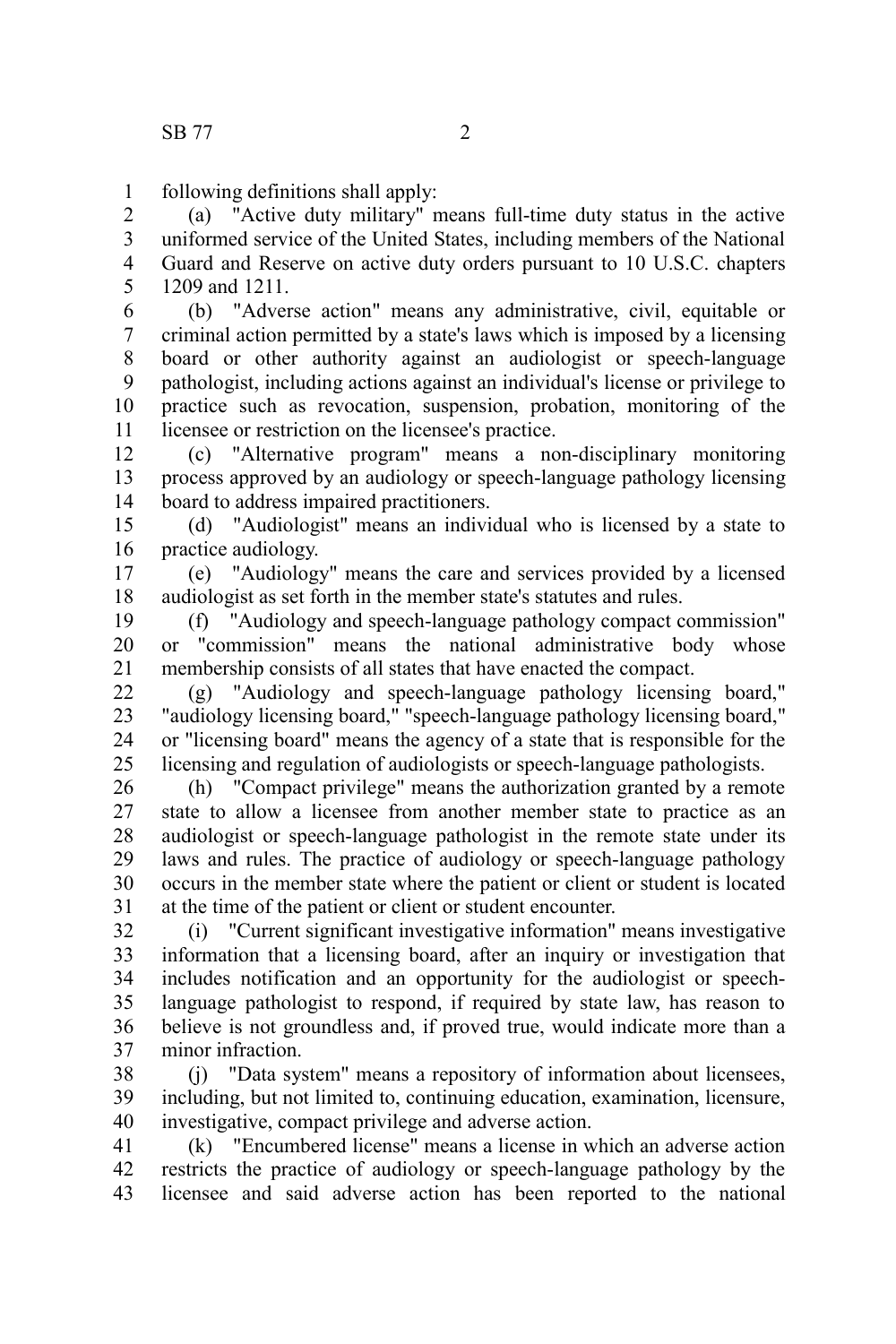practitioners data bank, NPDB. 1

(l) "Executive committee" means a group of directors elected or appointed to act on behalf of, and within the powers granted to them by, the commission. 2 3 4

(m) "Home state" means the member state that is the licensee's primary state of residence. 5 6

(n) "Impaired practitioner" means individuals whose professional practice is adversely affected by substance abuse, addiction or other health-related conditions. 7 8 9

(o) "Licensee" means an individual who currently holds an authorization from the state licensing board to practice as an audiologist or speech-language pathologist. 10 11 12

13

(p) "Member state" means a state that has enacted the compact.

(q) "Privilege to practice" means a legal authorization permitting the practice of audiology or speech-language pathology in a remote state. 14 15

(r) "Remote state" means a member state other than the home state where a licensee is exercising or seeking to exercise the compact privilege. 16 17

(s) "Rule" means a regulation, principle or directive promulgated by the commission that has the force of law. 18 19

(t) "Single-state license" means an audiology or speech-language pathology license issued by a member state that authorizes practice only within the issuing state and does not include a privilege to practice in any other member state. 20 21 22 23

(u) "Speech-language pathologist" means an individual who is licensed by a state to practice speech-language pathology. 24 25

(v) "Speech-language pathology" means the care and services provided by a licensed speech-language pathologist as set forth in the member state's statutes and rules. 26 27 28

(w) "State" means any state, commonwealth, district or territory of the United States of America that regulates the practice of audiology and speech-language pathology. 29 30 31

(x) "State practice laws" means a member state's laws, rules and regulations that govern the practice of audiology or speech-language pathology, define the scope of audiology or speech-language pathology practice and create the methods and grounds for imposing discipline. 32 33 34 35

(y) "Telehealth" means the application of telecommunication technology to deliver audiology or speech-language pathology services at a distance for assessment, intervention and consultation. 36 37 38

39 40

### SECTION 3 STATE PARTICIPATION IN THE COMPACT

(a) A license issued to an audiologist or speech-language pathologist by a home state to a resident in that state shall be recognized by each member state as authorizing an audiologist or speech-language pathologist 41 42 43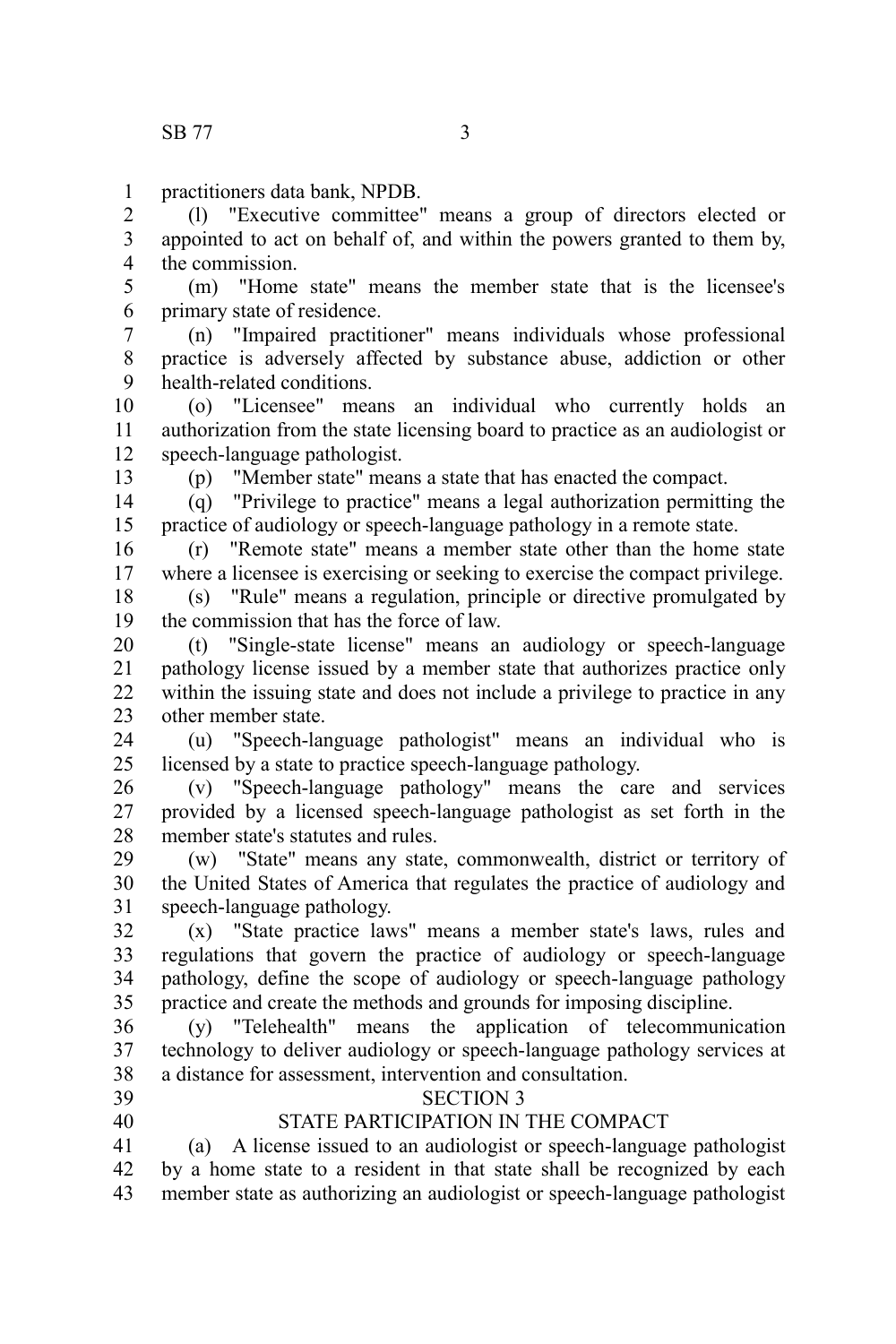to practice audiology or speech-language pathology, under a privilege to practice, in each member state. 1 2

(b) A state shall implement or utilize procedures for considering the criminal history records of applicants for initial privilege to practice. These procedures shall include the submission of fingerprints or other biometricbased information by applicants for the purpose of obtaining an applicant's criminal history record information from the federal bureau of investigation and the agency responsible for retaining that state's criminal records. 3 4 5 6 7 8 9

(1) A member state shall fully implement a criminal background check requirement, within a time frame established by rule, by receiving the results of the federal bureau of investigation record search on criminal background checks and use the results in making licensure decisions. 10 11 12 13

(2) Communication between a member state, the commission and among member states regarding the verification of eligibility for licensure through the compact shall not include any information received from the federal bureau of investigation relating to a federal criminal records check performed by a member state under public law 92-544. 14 15 16 17 18

(c) Upon application for a privilege to practice, the licensing board in the issuing remote state shall ascertain, through the data system, whether the applicant has ever held, or is the holder of, a license issued by any other state, whether there are any encumbrances on any license or privilege to practice held by the applicant or whether any adverse action has been taken against any license or privilege to practice held by the applicant. 19 20 21 22 23 24 25

(d) Each member state shall require an applicant to obtain or retain a license in the home state and meet the home state's qualifications for licensure or renewal of licensure, as well as all other applicable state laws. 26 27 28

- (e) An audiologist shall:
- 29 30

(1) Meet one of the following educational requirements:

(A) On or before December 31, 2007, have graduated with a master's degree or doctorate in audiology or equivalent degree, regardless of degree name, from a program that is accredited by an accrediting agency recognized by the council for higher education accreditation, or its successor, or by the United States department of education and operated by a college or university accredited by a regional or national accrediting organization recognized by the licensing board; 31 32 33 34 35 36 37

(B) on or after January 1, 2008, have graduated with a doctoral degree in audiology or equivalent degree regardless of degree name from a program that is accredited by an accrediting agency recognized by the council for higher education accreditation, or its successor, or by the United States department of education and operated by a college or university accredited by a regional or national accrediting organization 38 39 40 41 42 43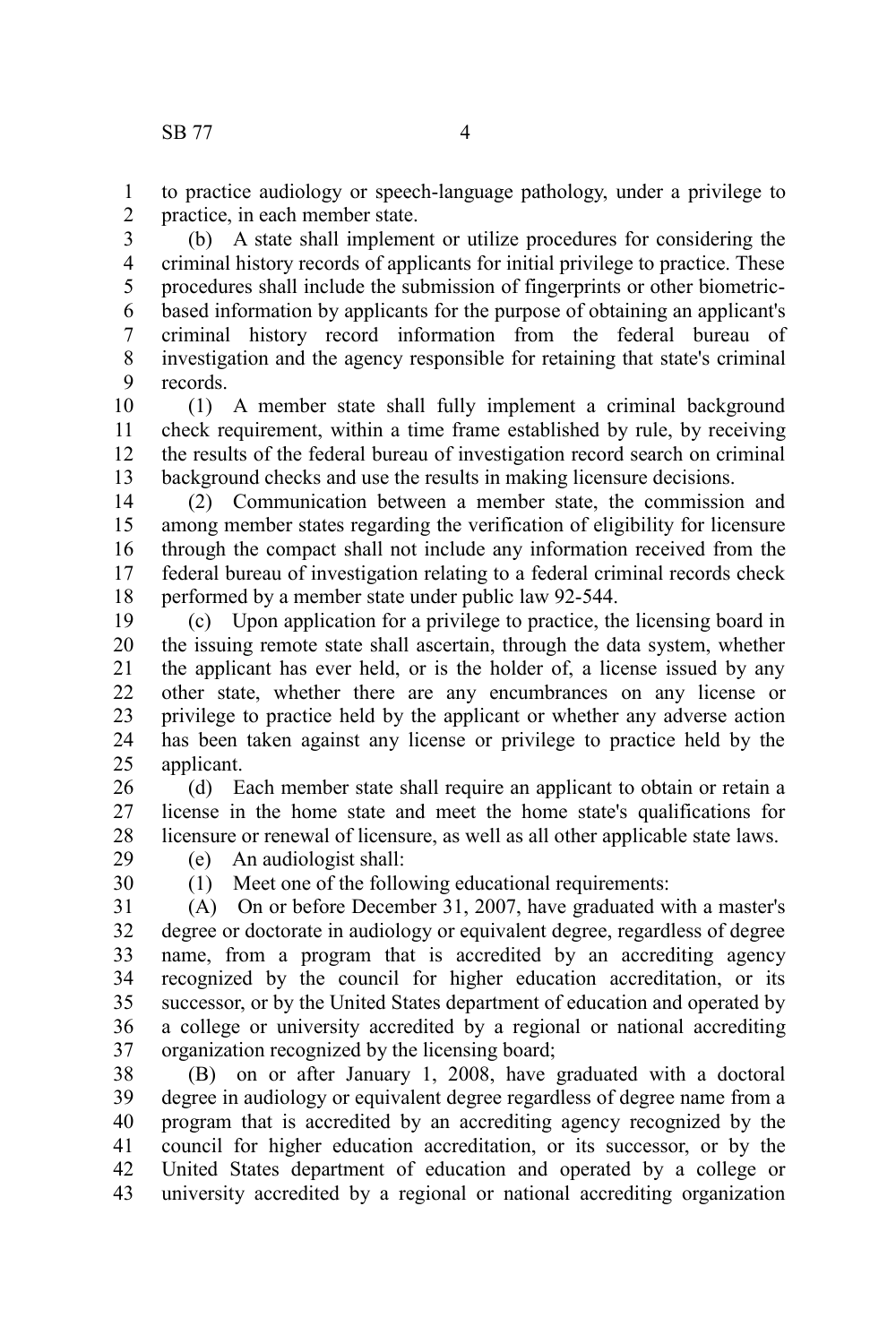recognized by the licensing board; or 1

(C) have graduated from an audiology program that is housed in an institution of higher education outside of the United States for which: (i) The program and institution have been approved by the authorized accrediting body in the applicable country; and (ii) the degree program has been verified by an independent credentials review agency to be comparable to a state licensing board-approved program; 2 3 4 5 6 7

(2) have completed a supervised clinical practicum experience from an accredited educational institution or its cooperating programs as required by the commission; 8 9 10

(3) have successfully passed a national examination approved by the commission; 11 12

13

(4) hold an active, unencumbered license;

(5) have not been convicted or found guilty, and have not entered into an agreed disposition, of a felony related to the practice of audiology, under applicable state or federal criminal law; and 14 15 16

(6) have a valid United States social security or national practitioner identification number. 17 18

19 20 (f) A speech-language pathologist shall:

(1) Meet one of the following educational requirements:

 $(A)$  Have graduated with a master's degree from a speech-language pathology program that is accredited by an organization recognized by the United States department of education and operated by a college or university accredited by a regional or national accrediting organization recognized by the licensing board; 21 22 23 24 25

(B) have graduated from a speech-language pathology program that is housed in an institution of higher education outside of the United States for which: (i) The program and institution have been approved by the authorized accrediting body in the applicable country; and (ii) the degree program has been verified by an independent credentials review agency to be comparable to a state licensing board-approved program; or 26 27 28 29 30 31

(C) have completed a supervised clinical practicum experience from an educational institution or its cooperating programs as required by the commission; 32 33 34

(2) have completed a supervised postgraduate professional experience as required by the commission; 35 36

(3) have successfully passed a national examination approved by the commission; 37 38

39

(4) hold an active, unencumbered license;

(5) have not been convicted or found guilty, and have not entered into an agreed disposition, of a felony related to the practice of speechlanguage pathology, under applicable state or federal criminal law; and 40 41 42

(6) have a valid United States social security or national practitioner 43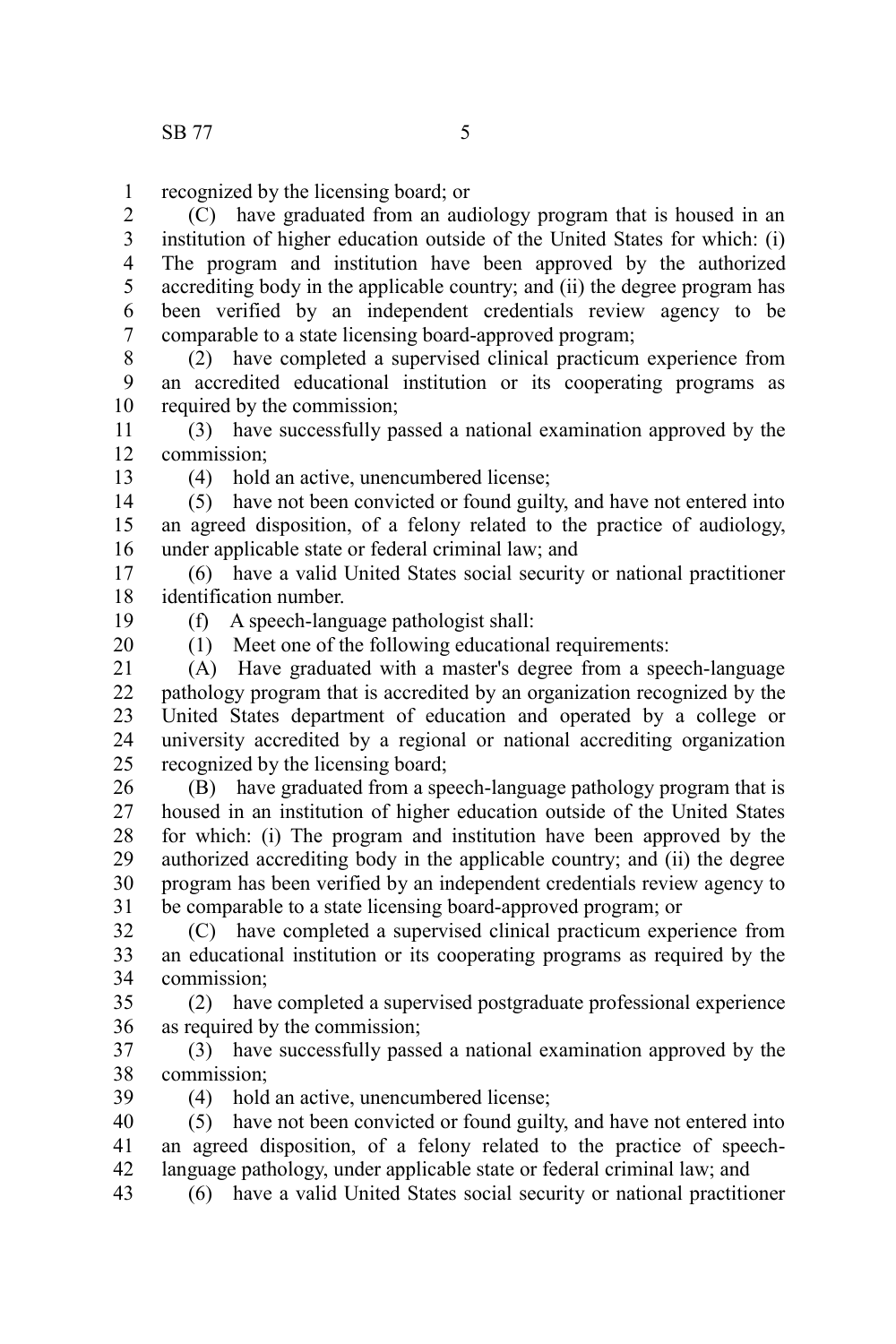identification number. 1

2

(g) The privilege to practice is derived from the home state license.

(h) An audiologist or speech-language pathologist practicing in a member state shall comply with the state practice laws of the state in which the client is located at the time service is provided. The practice of audiology and speech-language pathology shall include all audiology and speech-language pathology practice as defined by the state practice laws of the member state in which the client is located. The practice of audiology and speech-language pathology in a member state under a privilege to practice shall subject an audiologist or speech-language pathologist to the jurisdiction of the licensing board, the courts and the laws of the member state in which the client is located at the time service is provided. 3 4 5 6 7 8 9 10 11 12

(i) Individuals not residing in a member state shall continue to be able to apply for a member state's single-state license as provided under the laws of each member state. However, the single-state license granted to these individuals shall not be recognized as granting the privilege to practice audiology or speech-language pathology in any other member state. Nothing in this compact shall affect the requirements established by a member state for the issuance of a single-state license. 13 14 15 16 17 18 19

(j) Member states may charge a fee for granting a compact privilege.

(k) Member states shall comply with the bylaws and rules and regulations of the commission. 21 22

23 24

20

SECTION 4

### COMPACT PRIVILEGE

(a) To exercise the compact privilege under the terms and provisions of the compact, the audiologist or speech-language pathologist shall: 25 26 27

(1) Hold an active license in the home state;

28 29

(2) have no encumbrance on any state license; (3) be eligible for a compact privilege in any member state in

accordance with section 3; 30

(4) have not had any adverse action against any license or compact privilege within the previous two years from date of application; 31 32

(5) notify the commission that the licensee is seeking the compact privilege within a remote state; 33 34

(6) pay any applicable fees, including any state fee, for the compact privilege; and 35 36

(7) report to the commission any adverse action taken by a nonmember state within 30 days from the date the adverse action is taken. 37 38

(b) For the purposes of the compact privilege, an audiologist or speech-language pathologist shall only hold one home state license at a time. 39 40 41

(c) Except as provided in section 6, if an audiologist or speechlanguage pathologist changes primary state of residence by moving 42 43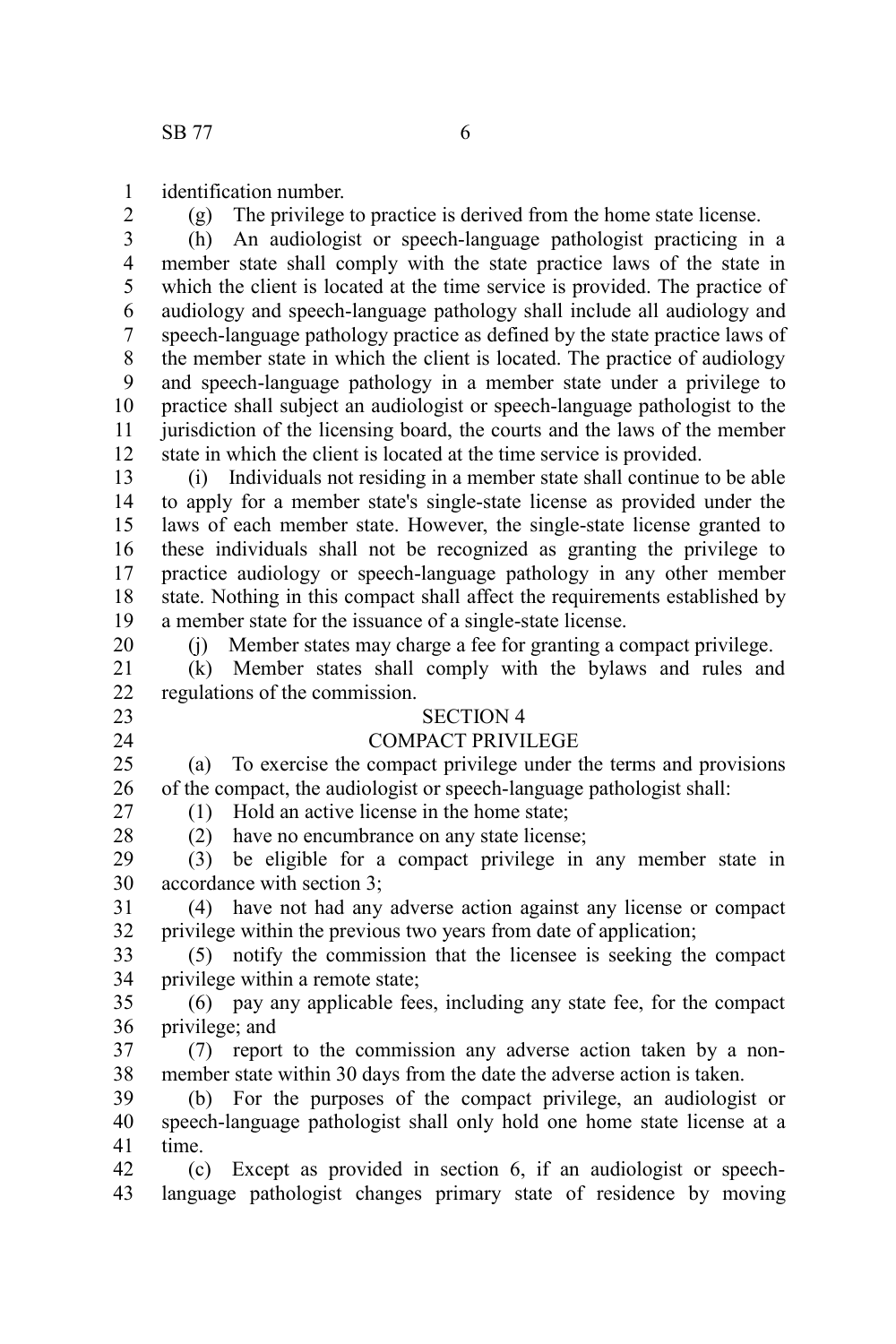between two member states, the audiologist or speech-language pathologist shall apply for licensure in the new home state, and the license issued by the prior home state shall be deactivated in accordance with applicable rules adopted by the commission. 1 2 3 4

(d) The audiologist or speech-language pathologist may apply for licensure in advance of a change in primary state of residence. 5 6

(e) A license shall not be issued by the new home state until the audiologist or speech-language pathologist provides satisfactory evidence of a change in primary state of residence to the new home state and satisfies all applicable requirements to obtain a license from the new home state. 7 8 9 10 11

(f) If an audiologist or speech-language pathologist changes the audiologist's or speech-language pathologist's primary state of residence by moving from a member state to a non-member state, the license issued by the prior home state shall convert to a single-state license, valid only in the former home state. 12 13 14 15 16

(g) The compact privilege is valid until the expiration date of the home state license. The licensee shall comply with the requirements of section 4(a) to maintain the compact privilege in the remote state. 17 18 19

(h) A licensee providing audiology or speech-language pathology services in a remote state under the compact privilege shall function within the laws and regulations of the remote state. 20 21 22

(i) A licensee providing audiology or speech-language pathology services in a remote state is subject to that state's regulatory authority. A remote state may, in accordance with due process and that state's laws, remove a licensee's compact privilege in the remote state for a specific period of time, impose fines or take any other necessary actions to protect the health and safety of its citizens. 23 24 25 26 27 28

(j) If a home state license is encumbered, the licensee shall lose the compact privilege in any remote state until the following occur: 29 30

31

(1) The home state license is no longer encumbered; and

32

(2) two years have elapsed from the date of the adverse action.

(k) Once an encumbered license in the home state is restored to good standing, the licensee shall be required to meet the requirements of section 4(a) to obtain a compact privilege in any remote state. 33 34 35

(l) Once the requirements of section 4(j) have been met, the licensee shall be required to meet the requirements in section 4(a) to obtain a compact privilege in a remote state. 36 37 38

39 40

#### SECTION 5 COMPACT PRIVILEGE TO PRACTICE TELEHEALTH

Member states shall recognize the right of an audiologist or speechlanguage pathologist, licensed by a home state in accordance with section 3 and under rules promulgated by the commission, to practice audiology or 41 42 43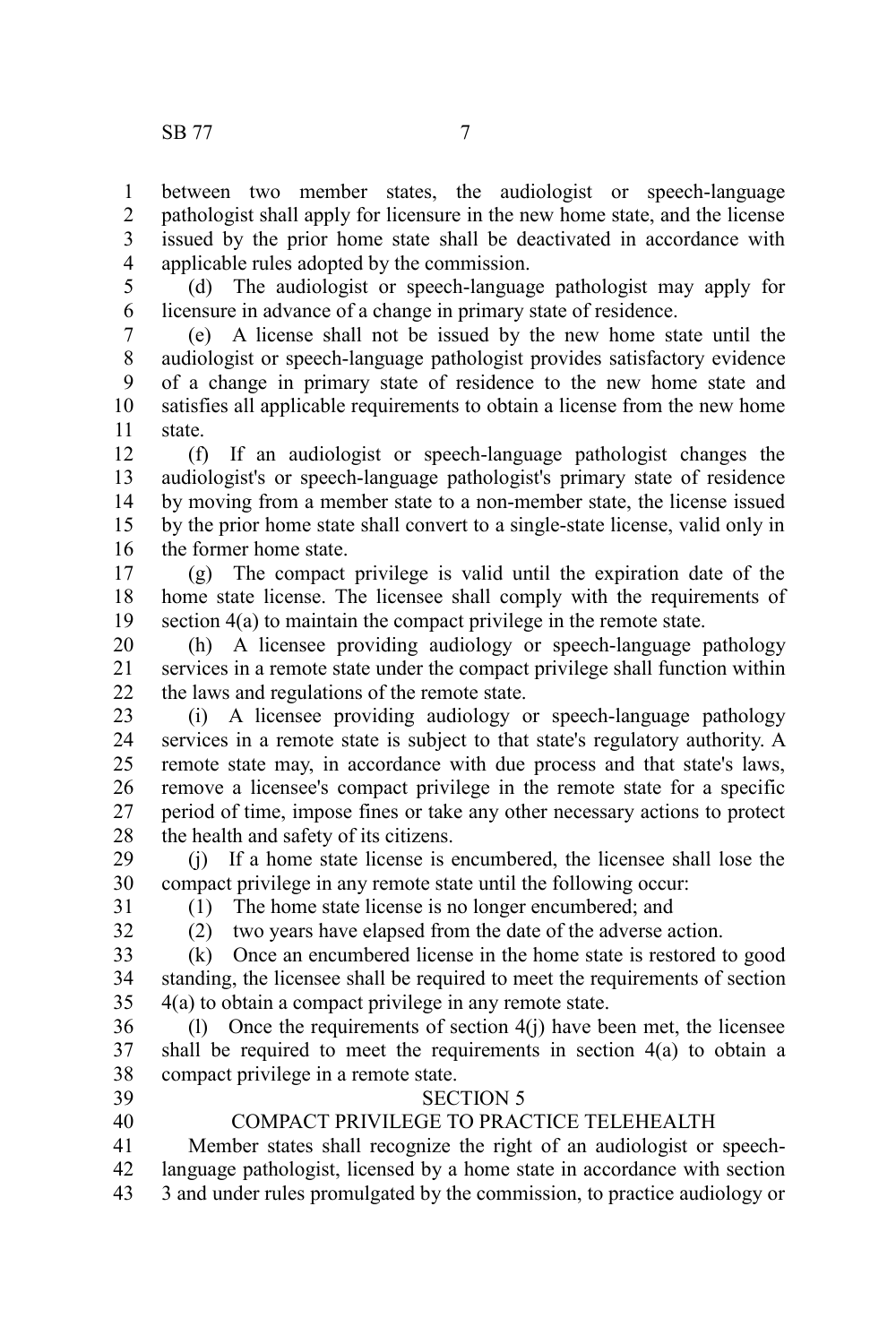speech-language pathology in any member state via telehealth under a privilege to practice as provided in the compact and rules promulgated by the commission. 1 2 3

4 5

12 13

## SECTION 6

### ACTIVE DUTY MILITARY PERSONNEL OR THEIR SPOUSES

Active duty military personnel, or their spouse, shall designate a home state where the individual has a current license in good standing. The individual may retain the home state designation during the period the service member is on active duty. Subsequent to designating a home state, the individual shall only change their home state through application for licensure in the new state. 6 7 8 9 10 11

### SECTION 7

### ADVERSE ACTIONS

(a) In addition to the other powers conferred by state law, a remote state shall have the authority, in accordance with existing state due process law, to: 14 15 16

(1) Take adverse action against an audiologist's or speech-language pathologist's privilege to practice within that member state; and 17 18

(2) issue subpoenas for both hearings and investigations that require the attendance and testimony of witnesses as well as the production of evidence. Subpoenas issued by a licensing board in a member state for the attendance and testimony of witnesses or the production of evidence from another member state shall be enforced in the latter state by any court of competent jurisdiction, according to the practice and procedure of that court applicable to subpoenas issued in proceedings pending before it. The issuing authority shall pay any witness fees, travel expenses, mileage and other fees required by the service statutes of the state in which the witnesses or evidence are located. 19 20 21 22 23 24 25 26 27 28

(3) Only the home state shall have the power to take adverse action against an audiologist's or speech-language pathologist's license issued by the home state. 29 30 31

(b) For purposes of taking adverse action, the home state shall give the same priority and effect to reported conduct received from a member state as it would if the conduct had occurred within the home state. In so doing, the home state shall apply its own state laws to determine appropriate action. 32 33 34 35 36

(c) The home state shall complete any pending investigations of an audiologist or speech-language pathologist who changes primary state of residence during the course of the investigations. The home state shall also have the authority to take appropriate action and shall promptly report the conclusions of the investigations to the administrator of the data system. The administrator of the coordinated licensure information system shall promptly notify the new home state of any adverse actions. 37 38 39 40 41 42 43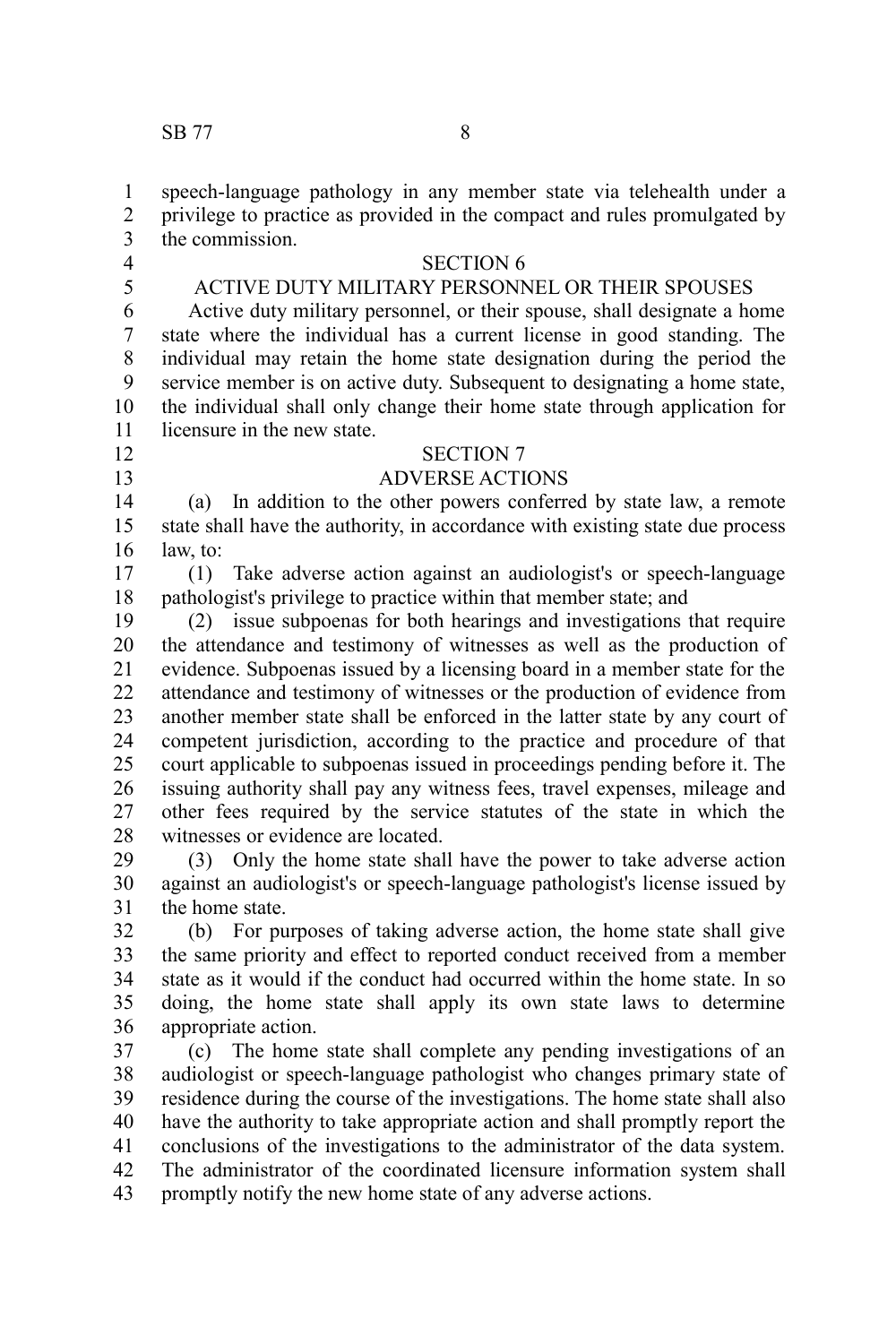(d) If otherwise permitted by state law, the member state may recover from the affected audiologist or speech-language pathologist the costs of investigations and disposition of cases resulting from any adverse action taken against that audiologist or speech-language pathologist. 1 2 3 4

(e) The member state may take adverse action based on the factual findings of the remote state, provided that the member state follows the member state's own procedures for taking the adverse action. 5 6 7

8

(f) *Joint Investigations.*

(1) In addition to the authority granted to a member state by its respective audiology or speech-language pathology practice act or other applicable state law, any member state may participate with other member states in joint investigations of licensees. 9 10 11 12

(2) Member states shall share any investigative, litigation or compliance materials in furtherance of any joint or individual investigation initiated under the compact. 13 14 15

(g) If adverse action is taken by the home state against an audiologist's or speech language pathologist's license, the audiologist's or speech-language pathologist's privilege to practice in all other member states shall be deactivated until all encumbrances have been removed from the state license. All home state disciplinary orders that impose adverse action against an audiologist's or speech language pathologist's license shall include a statement that the audiologist's or speech-language pathologist's privilege to practice is deactivated in all member states during the pendency of the order. 16 17 18 19 20 21 22 23 24

(h) If a member state takes adverse action, it shall promptly notify the administrator of the data system. The administrator of the data system shall promptly notify the home state of any adverse actions by remote states. 25 26 27

(i) Nothing in this compact shall override a member state's decision that participation in an alternative program may be used in lieu of adverse action. 28 29 30

31

- 32
- 33

#### SECTION 8

### ESTABLISHMENT OF THE AUDIOLOGY AND SPEECH-

### LANGUAGE PATHOLOGY COMPACT COMMISSION

(a) The compact member states hereby create and establish a joint public agency known as the audiology and speech-language pathology compact commission. 34 35 36

37

(1) The commission is an instrumentality of the compact states.

(2) Venue is proper and judicial proceedings by or against the commission shall be brought solely and exclusively in a court of competent jurisdiction where the principal office of the commission is located. The commission may waive venue and jurisdictional defenses to the extent it adopts or consents to participate in alternative dispute resolution proceedings. 38 39 40 41 42 43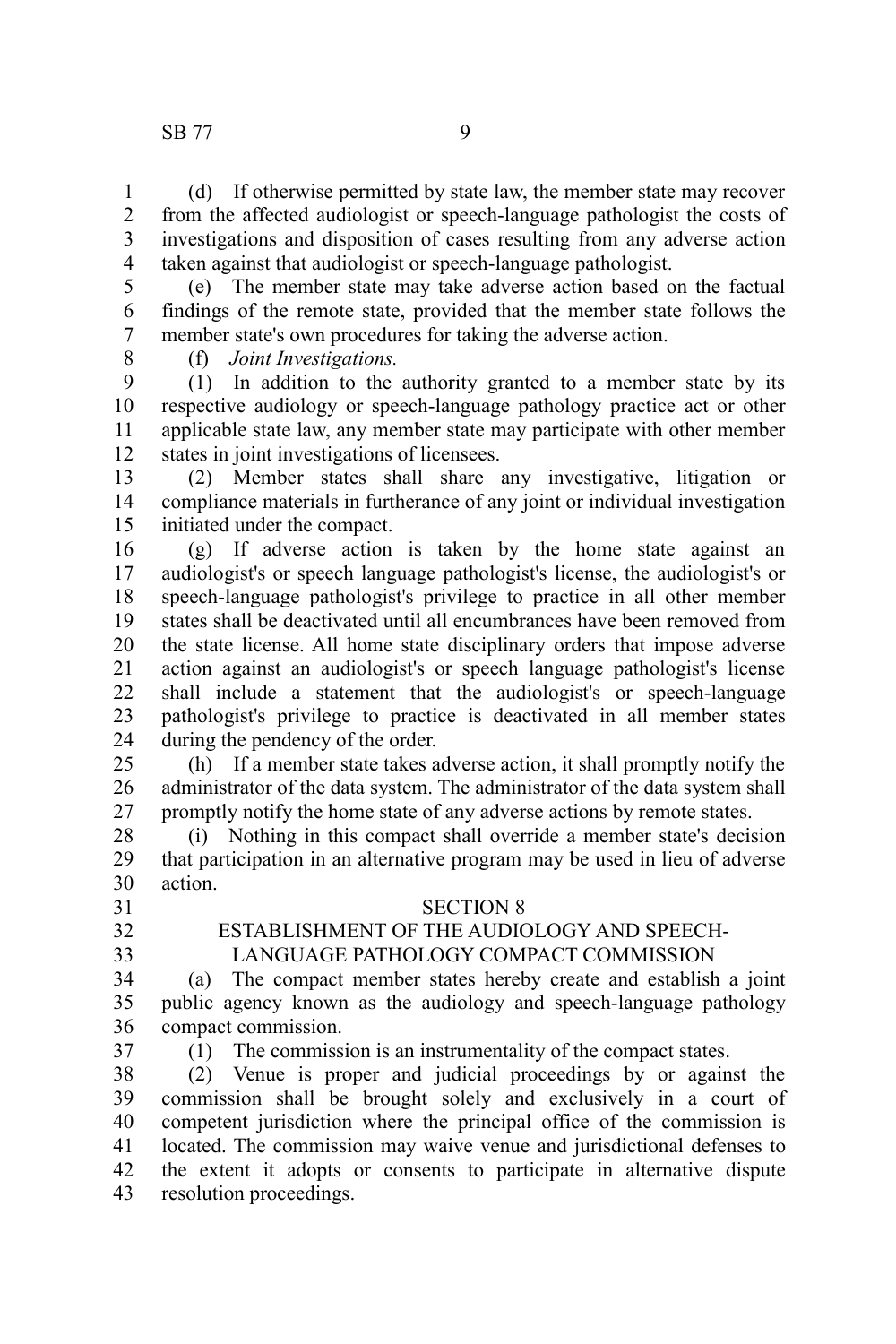(3) Nothing in this compact shall be construed to be a waiver of sovereign immunity. 1 2

3

(b) Membership, voting and meetings:

(1) Each member state shall have two delegates selected by that member state's licensing board. The delegates shall be current members of the licensing board. One shall be an audiologist and one shall be a speechlanguage pathologist; 4 5 6 7

(2) an additional five delegates, who are either a public member or board administrator from a state licensing board, shall be chosen by the executive committee from a pool of nominees provided by the commission at large; 8 9 10 11

(3) any delegate may be removed or suspended from office as provided by the law of the state from which the delegate is appointed; and 12 13

(4) the member state board shall fill any vacancy occurring on the commission, within 90 days. 14 15

(5) Each delegate shall be entitled to one vote with regard to the promulgation of rules and creation of bylaws and shall otherwise have an opportunity to participate in the business and affairs of the commission. 16 17 18

(6) A delegate shall vote in person or by other means as provided in the bylaws. The bylaws may provide for delegates' participation in meetings by telephone or other means of communication. 19 20 21

(7) The commission shall meet at least once during each calendar year. Additional meetings shall be held as set forth in the bylaws. 22 23

(c) The commission shall have the following powers and duties:

(1) Establish the fiscal year of the commission;

(2) establish bylaws; 26

(3) establish a code of ethics; 27

(4) maintain its financial records in accordance with the bylaws;

(5) meet and take actions as are consistent with the provisions of this compact and the bylaws; 29 30

(6) promulgate uniform rules to facilitate and coordinate implementation and administration of this compact. The rules shall have the force and effect of law and shall be binding in all member states; 31 32 33

(7) bring and prosecute legal proceedings or actions in the name of the commission, provided that the standing of any state audiology or speech-language pathology licensing board to sue or be sued under applicable law shall not be affected; 34 35 36 37

38

24  $25$ 

28

(8) purchase and maintain insurance and bonds;

(9) borrow, accept or contract for services of personnel, including, but not limited to, employees of a member state; 39 40

(10) hire employees, elect or appoint officers, fix compensation, define duties, grant individuals appropriate authority to carry out the purposes of the compact and establish the commission's personnel policies 41 42 43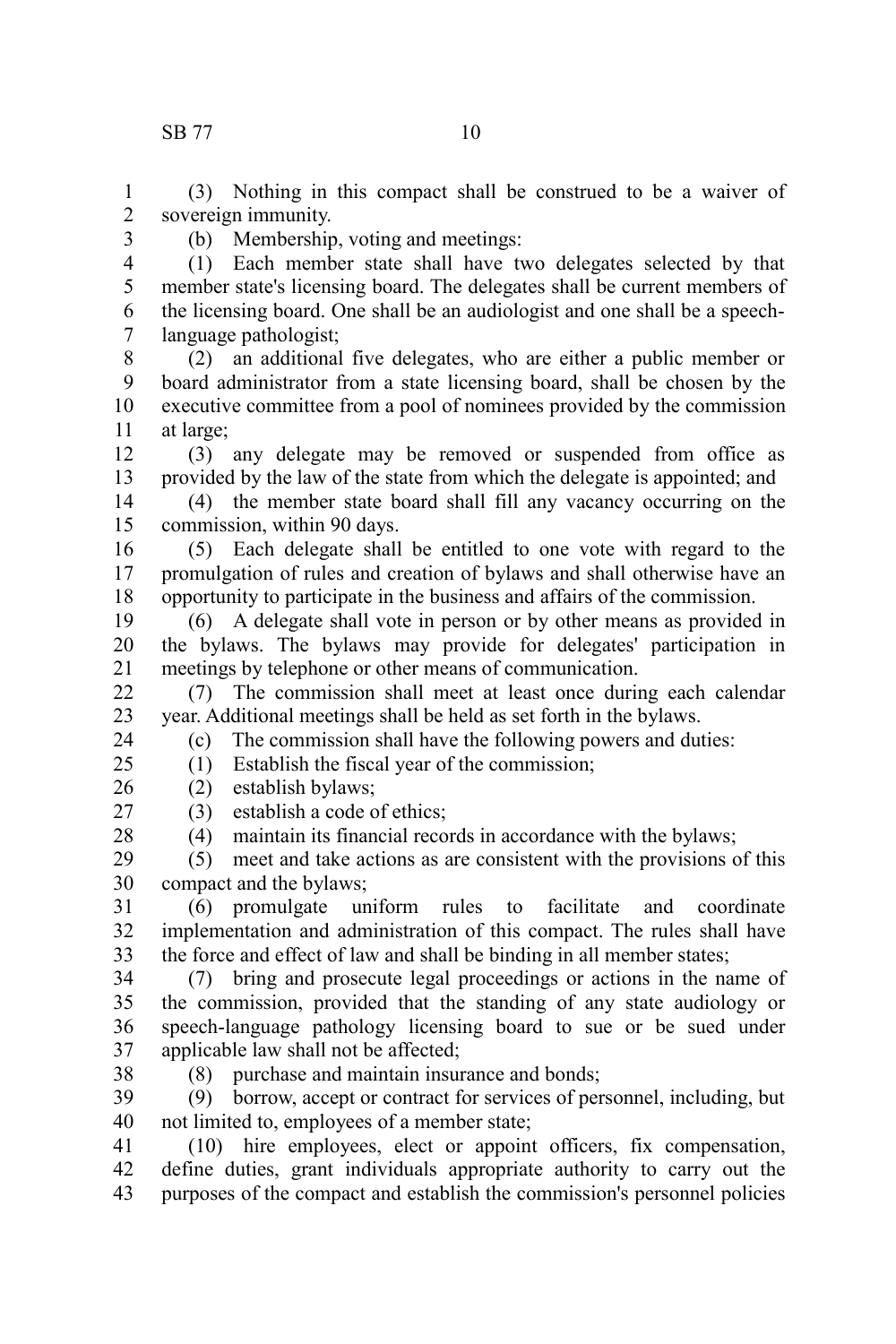and programs relating to conflicts of interest, qualifications of personnel and other related personnel matters; 1 2

(11) accept any and all appropriate donations and grants of money, equipment, supplies, materials and services, and to receive, utilize and dispose of the same, provided that at all times the commission shall avoid any appearance of impropriety and conflict of interest; 3 4 5 6

(12) lease, purchase, accept appropriate gifts or donations of, or otherwise to own, hold, improve or use, any property, real, personal or mixed, provided that at all times the commission shall avoid any appearance of impropriety; 7 8 9 10

(13) sell, convey, mortgage, pledge, lease, exchange, abandon or otherwise dispose of any property, real, personal or mixed; 11 12

(14) establish a budget and make expenditures;

(15) borrow money; 14

(16) appoint committees, including standing committees composed of members and other interested persons as may be designated in this compact and the bylaws; 15 16 17

(17) provide and receive information from, and cooperate with, law enforcement agencies; 18 19

20

13

(18) establish and elect an executive committee; and

(19) perform other functions as may be necessary or appropriate to achieve the purposes of this compact consistent with the state regulation of audiology and speech-language pathology licensure and practice. 21 22 23

24

### (d) *Executive committee.*

(1) The executive committee shall have the power to act on behalf of the commission according to the terms of this compact.  $25$ 26

27

41

(2) The executive committee shall be composed of 10 members:

(A) Seven voting members who are elected by the commission from the current membership of the commission; 28 29

(B) two ex-officio members, consisting of one nonvoting member from a recognized national audiology professional association and one nonvoting member from a recognized national speech-language pathology association; and 30 31 32 33

(C) one ex-officio, nonvoting member from the recognized membership organization of the audiology and speech-language pathology licensing boards. 34 35 36

(e) The ex-officio members shall be selected by their respective organizations. 37 38

(1) The commission may remove any member of the executive committee as provided in the bylaws. 39 40

(2) The executive committee shall meet at least annually.

(3) The executive committee shall have the following duties and responsibilities: 42 43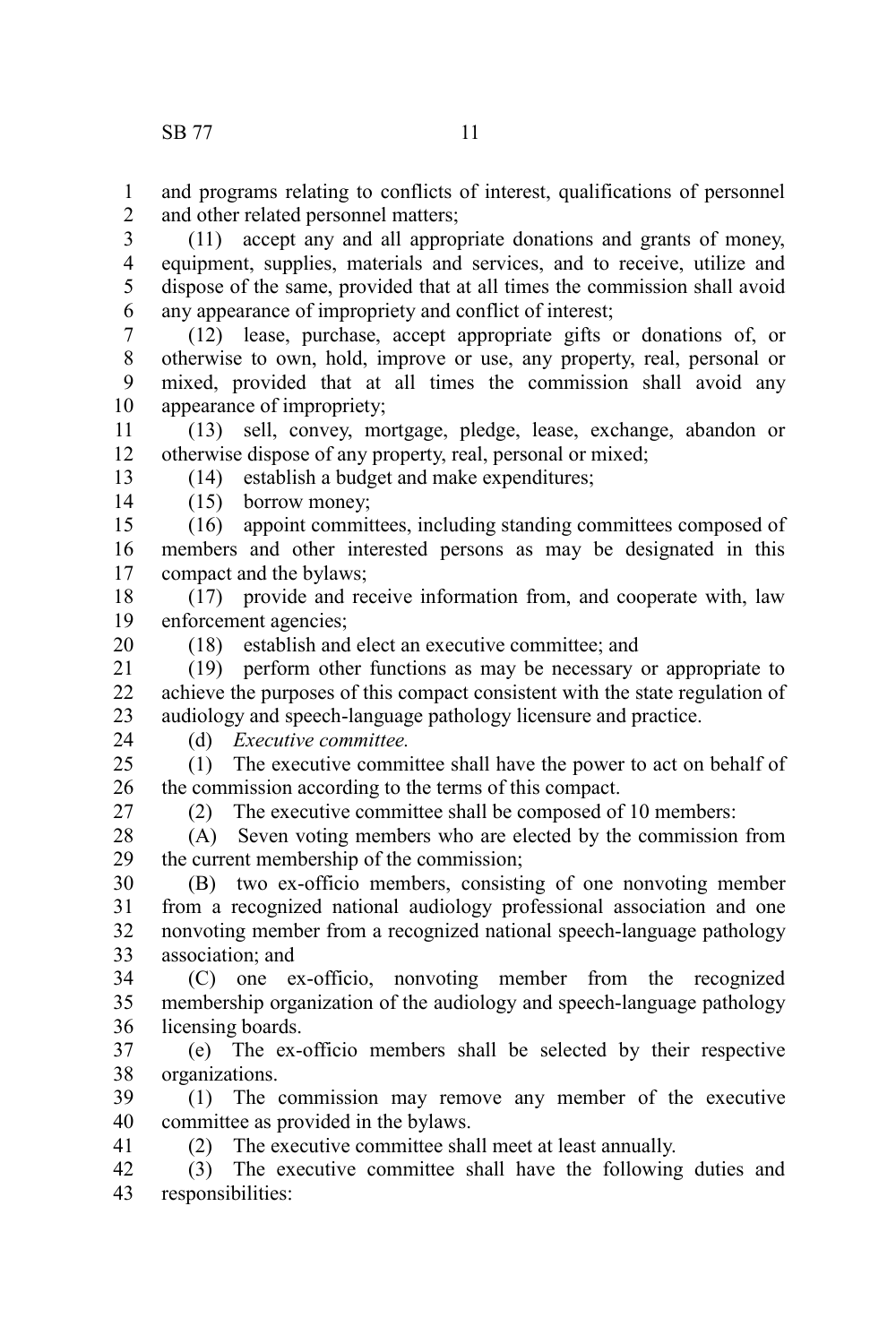#### SB 77 12

(A) Recommend to the entire commission changes to the rules or bylaws, changes to this compact legislation, fees paid by compact member states such as annual dues and any commission compact fee charged to licensees for the compact privilege; 1 2 3 4

(B) ensure compact administration services are appropriately provided, contractual or otherwise; 5 6 7

(C) prepare and recommend the budget;

(D) maintain financial records on behalf of the commission;

(E) monitor compact compliance of member states and provide compliance reports to the commission; 9 10

11 12

8

(F) establish additional committees as necessary; and

(G) other duties as provided in rules or bylaws.

(4) *Meetings of the commission.* All meetings shall be open to the public, and public notice of meetings shall be given in the same manner as required under the rulemaking provisions in section 10. 13 14 15

(5) The commission or the executive committee or other committees of the commission may convene in a closed, non-public meeting if the commission or executive committee or other committees of the commission must discuss: 16 17 18 19

(A) Non-compliance of a member state with its obligations under the compact; 20 21

(B) the employment, compensation, discipline or other matters, practices or procedures related to specific employees or other matters related to the commission's internal personnel practices and procedures;  $22$ 23 24 25

(C) current, threatened or reasonably anticipated litigation;

(D) negotiation of contracts for the purchase, lease or sale of goods, services or real estate; 26 27

28

(E) accusing any person of a crime or formally censuring any person;

(F) disclosure of trade secrets or commercial or financial information that is privileged or confidential; 29 30

(G) disclosure of information of a personal nature where disclosure would constitute a clearly unwarranted invasion of personal privacy; 31 32

(H) disclosure of investigative records compiled for law enforcement purposes; 33 34

(I) disclosure of information related to any investigative reports prepared by or on behalf of or for use of the commission or other committee charged with responsibility of investigation or determination of compliance issues pursuant to the compact; or 35 36 37 38

(J) matters specifically exempted from disclosure by federal or member state statute. 39 40

(6) If a meeting, or portion of a meeting, is closed pursuant to this provision, the commission's legal counsel or designee shall certify that the meeting may be closed and shall reference each relevant exempting 41 42 43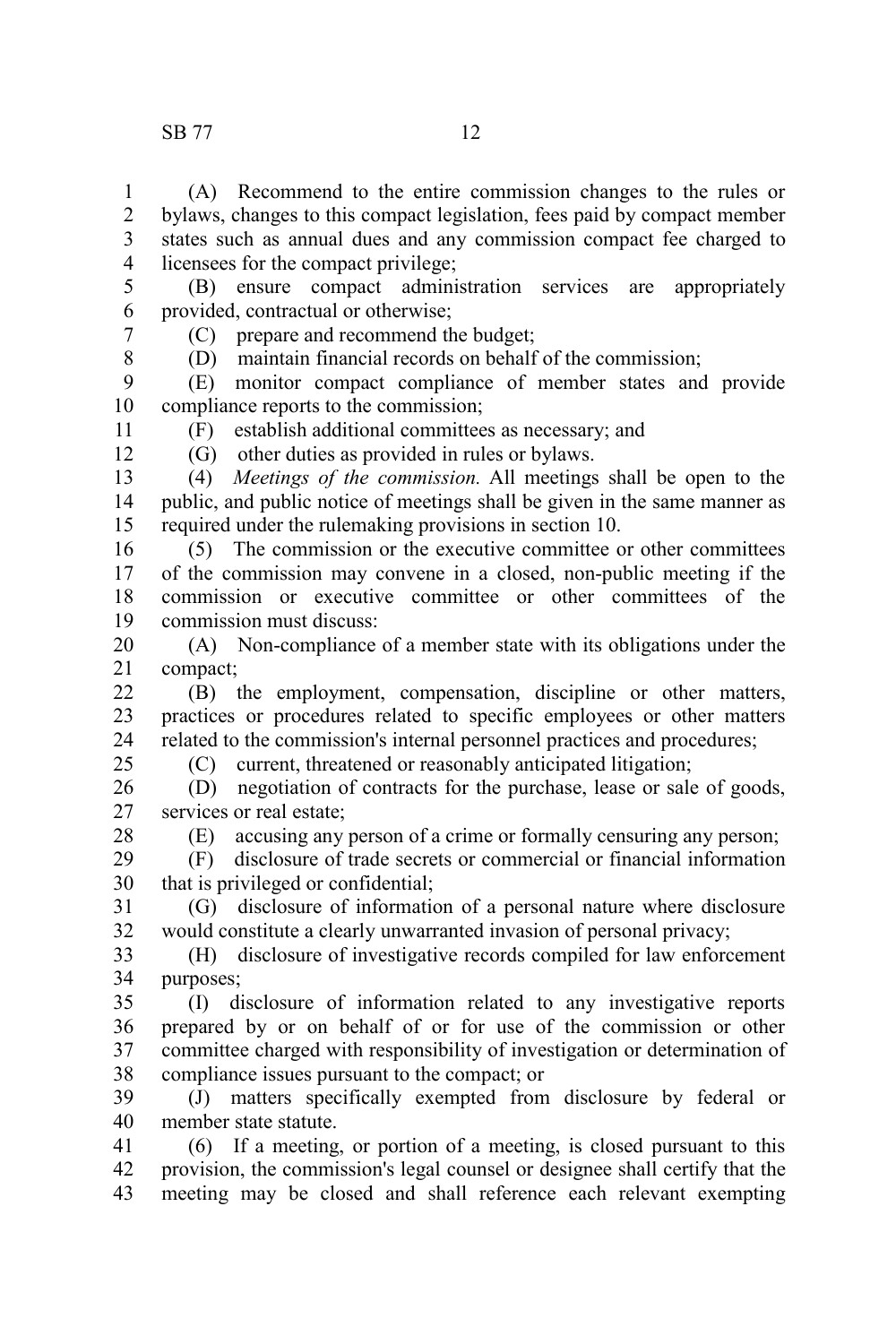provision. 1

9

(7) The commission shall keep minutes that fully and clearly describe all matters discussed in a meeting and shall provide a full and accurate summary of actions taken, and the reasons therefor including a description of the views expressed. All documents considered in connection with an action shall be identified in minutes. All minutes and documents of a closed meeting shall remain under seal, subject to release by a majority vote of the commission or order of a court of competent jurisdiction. 2 3 4 5 6 7 8

(8) *Financing of the commission.*

(A) The commission shall pay, or provide for the payment of, the reasonable expenses of its establishment, organization and ongoing activities. 10 11 12

(B) The commission may accept any and all appropriate revenue sources, donations and grants of money, equipment, supplies, materials and services. 13 14 15

(C) The commission may levy on and collect an annual assessment from each member state or impose fees on other parties to cover the cost of the operations and activities of the commission and its staff, which shall be in a total amount sufficient to cover its annual budget as approved each year for which revenue is not provided by other sources. The aggregate annual assessment amount shall be allocated based upon a formula to be determined by the commission, which shall promulgate a rule binding upon all member states. 16 17 18 19 20 21 22 23

(9) The commission shall not incur obligations of any kind prior to securing the funds adequate to meet the same, nor shall the commission pledge the credit of any of the member states, except by and with the authority of the member state. 24 25 26 27

(10) The commission shall keep accurate accounts of all receipts and disbursements. The receipts and disbursements of the commission shall be subject to the audit and accounting procedures established under its bylaws. However, all receipts and disbursements of funds handled by the commission shall be audited yearly by a certified or licensed public accountant, and the report of the audit shall be included in and become part of the annual report of the commission. 28 29 30 31 32 33 34

35

(f) *Qualified immunity, defense and indemnification.*

(1) The members, officers, executive director, employees and representatives of the commission shall be immune from suit and liability, either personally or in their official capacity, for any claim for damage to or loss of property or personal injury or other civil liability caused by or arising out of any actual or alleged act, error or omission that occurred, or that the person against whom the claim is made had a reasonable basis for believing occurred within the scope of commission employment, duties or responsibilities; provided that nothing in this paragraph shall be construed 36 37 38 39 40 41 42 43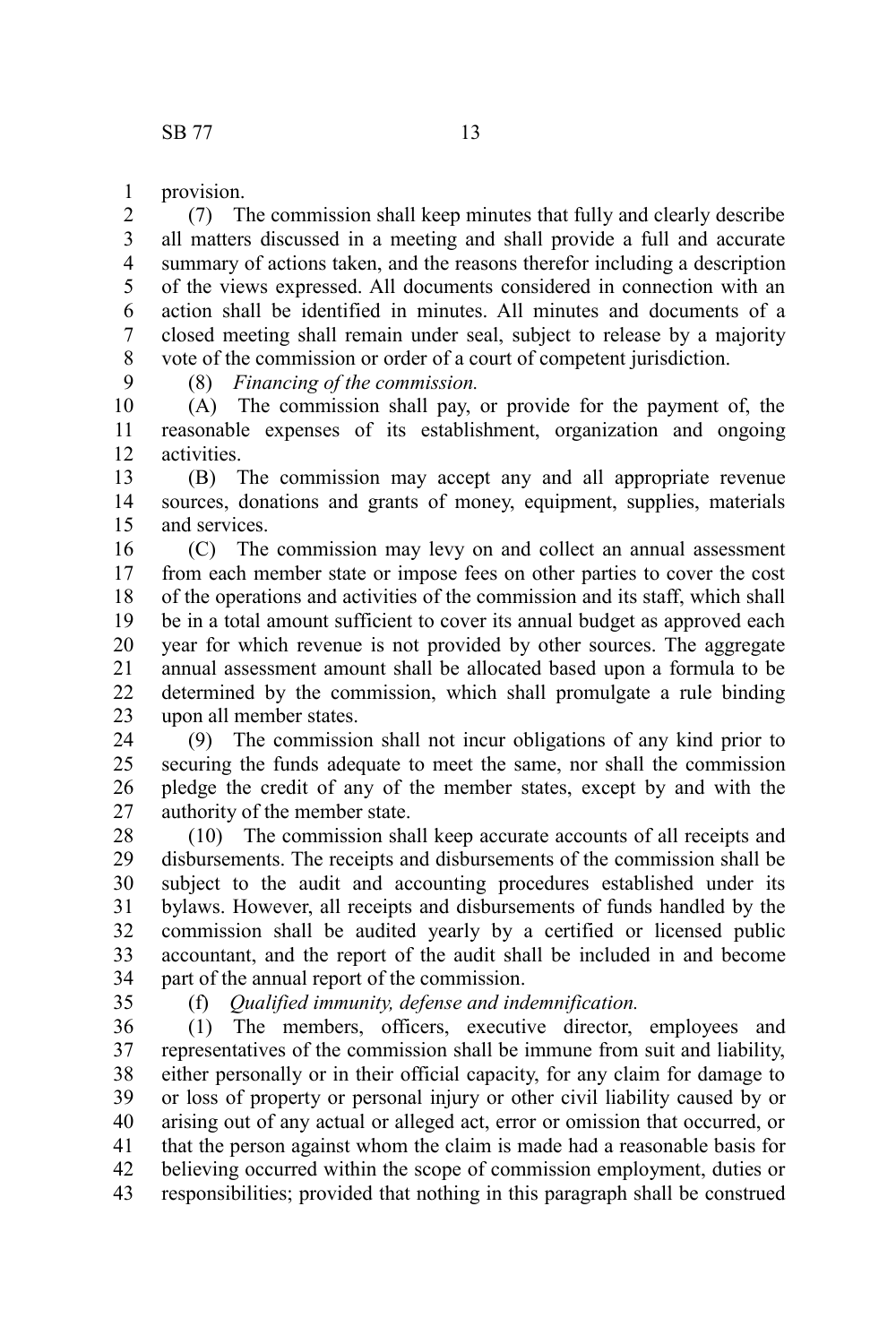to protect any person from suit or liability for any damage, loss, injury or liability caused by the intentional or willful or wanton misconduct of that person. 1 2 3

(2) The commission shall defend any member, officer, executive director, employee or representative of the commission in any civil action seeking to impose liability arising out of any actual or alleged act, error or omission that occurred within the scope of commission employment, duties or responsibilities or that the person against whom the claim is made had a reasonable basis for believing occurred within the scope of commission employment, duties or responsibilities; provided that nothing herein shall be construed to prohibit that person from retaining his or her own counsel, and provided further that the actual or alleged act, error or omission did not result from that person's intentional or willful or wanton misconduct. 4 5 6 7 8 9 10 11 12 13 14

(3) The commission shall indemnify and hold harmless any member, officer, executive director, employee or representative of the commission for the amount of any settlement or judgment obtained against that person arising out of any actual or alleged act, error or omission that occurred within the scope of commission employment, duties or responsibilities or that the person had a reasonable basis for believing occurred within the scope of commission employment, duties or responsibilities, provided that the actual or alleged act, error or omission did not result from the intentional or willful or wanton misconduct of that person. 15 16 17 18 19 20 21 22 23

- 24
- 25

#### SECTION 9

#### DATA SYSTEM

(a) The commission shall provide for the development, maintenance and utilization of a coordinated database and reporting system containing licensure, adverse action and investigative information on all licensed individuals in member states. 26 27 28 29

(b) Notwithstanding any other provision of state law to the contrary, a member state shall submit a uniform data set to the data system on all individuals to whom this compact is applicable as required by the rules of the commission, including: 30 31 32 33

- (1) Identifying information; 34
- (2) licensure data; 35
- (3) adverse actions against a license or compact privilege; 36

(4) non-confidential information related to alternative program participation; 37 38

(5) any denial of application for licensure, and the reason for denial; and 39 40

(6) other information that may facilitate the administration of this compact, as determined by the rules of the commission. 41 42

(c) Investigative information pertaining to a licensee in any member 43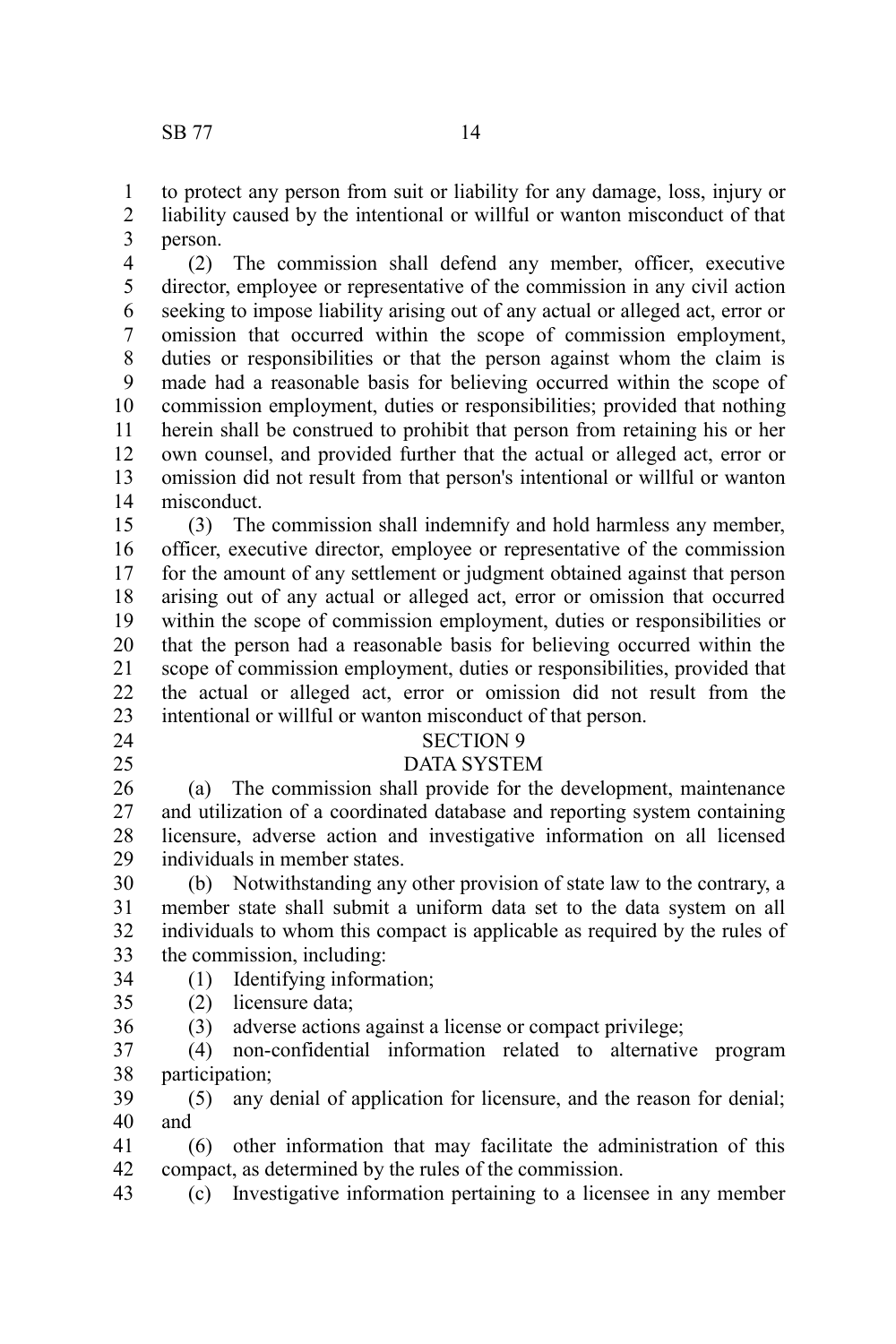state shall only be available to other member states. 1

(d) The commission shall promptly notify all member states of any adverse action taken against a licensee or an individual applying for a license. Adverse action information pertaining to a licensee in any member state shall be available to any other member state. 2 3 4 5

(e) Member states contributing information to the data system may designate information that may not be shared with the public without the express permission of the contributing state. 6 7 8

(f) Any information submitted to the data system that is subsequently required to be expunged by the laws of the member state contributing the information shall be removed from the data system. 9 10 11

12

13

# SECTION 10

### RULEMAKING

(a) The commission shall exercise its rulemaking powers pursuant to the criteria set forth in this section and the rules adopted thereunder. Rules and amendments shall become binding as of the date specified in each rule or amendment. 14 15 16 17

(b) If a majority of the legislatures of the member states rejects a rule, by enactment of a statute or resolution in the same manner used to adopt the compact within four years of the date of adoption of the rule, the rule shall have no further force and effect in any member state. 18 19 20 21

(c) Rules or amendments to the rules shall be adopted at a regular or special meeting of the commission. 22 23

(d) Prior to promulgation and adoption of a final rule or rules by the commission, and at least 30 days in advance of the meeting at which the rule shall be considered and voted upon, the commission shall file a notice of proposed rulemaking: 24 25 26 27

(1) On the website of the commission or other publicly accessible platform; and 28 29

(2) on the website of each member state audiology or speechlanguage pathology licensing board or other publicly accessible platform or the publication in which each state would otherwise publish proposed rules. 30 31 32 33

34

(e) The notice of proposed rulemaking shall include:

(1) The proposed time, date and location of the meeting in which the rule shall be considered and voted upon; 35 36

(2) the text of the proposed rule or amendment and the reason for the proposed rule; 37 38

(3) a request for comments on the proposed rule from any interested person; and 39 40

(4) the manner in which interested persons may submit notice to the commission of their intention to attend the public hearing and any written comments. 41 42 43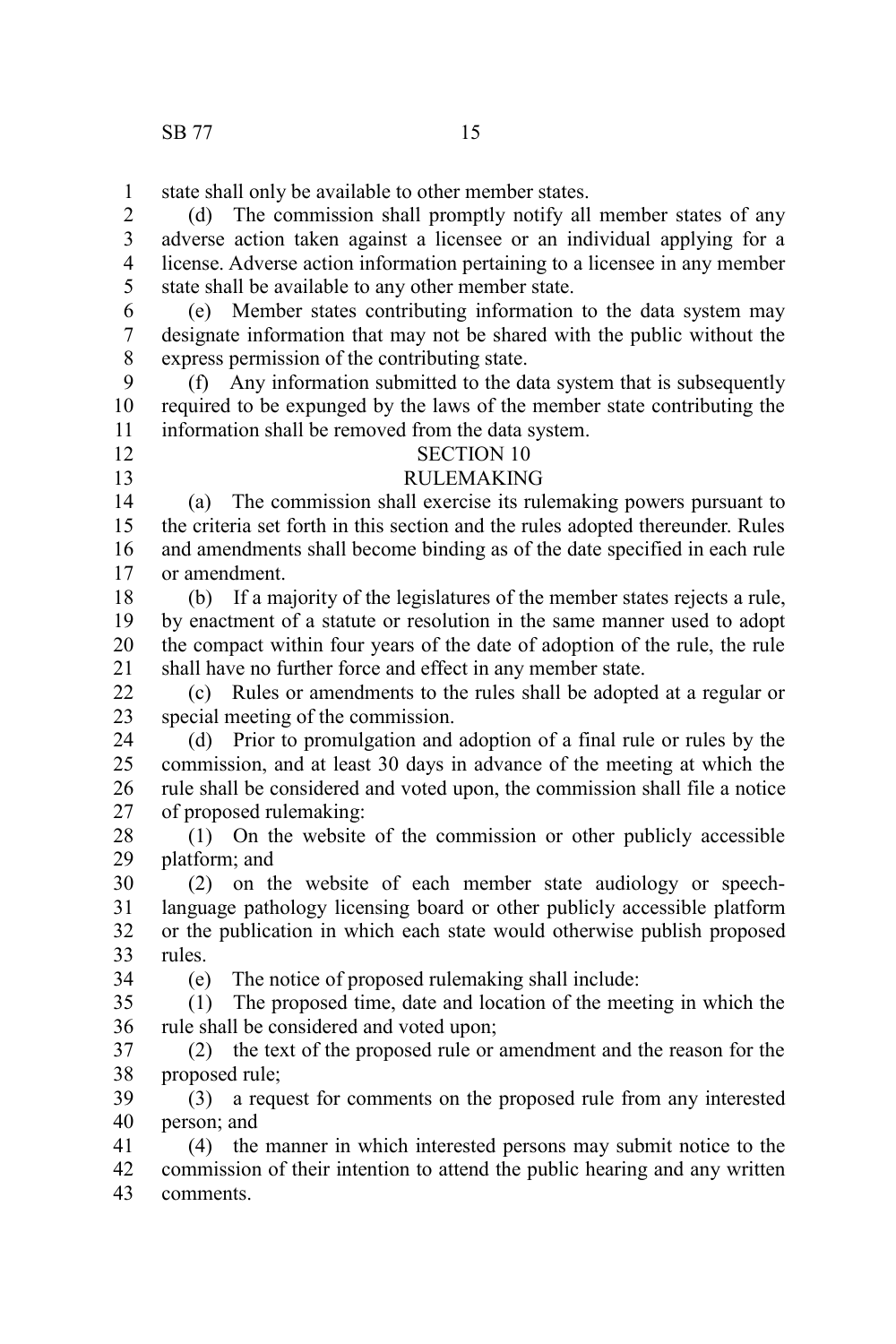### SB 77 16

(f) Prior to the adoption of a proposed rule, the commission shall allow persons to submit written data, facts, opinions and arguments, which shall be made available to the public. 1 2 3

(g) The commission shall grant an opportunity for a public hearing before it adopts a rule or amendment if a hearing is requested by: 4 5

- (1) At least 25 persons;
- 6 7

(2) a state or federal governmental subdivision or agency; or

8

42

(3) an association having at least 25 members.

(h) If a hearing is held on the proposed rule or amendment, the commission shall publish the place, time and date of the scheduled public hearing. If the hearing is held via electronic means, the commission shall publish the mechanism for access to the electronic hearing. 9 10 11 12

(1) All persons wishing to be heard at the hearing shall notify the executive director of the commission or other designated member in writing of their desire to appear and testify at the hearing not less than five business days before the scheduled date of the hearing. 13 14 15 16

(2) Hearings shall be conducted in a manner providing each person who wishes to comment a fair and reasonable opportunity to comment orally or in writing. 17 18 19

(3) All hearings shall be recorded. A copy of the recording shall be made available on request. 20 21

(4) Nothing in this section shall be construed as requiring a separate hearing on each rule. Rules may be grouped for the convenience of the commission at hearings required by this section. 22 23 24

(i) Following the scheduled hearing date, or by the close of business on the scheduled hearing date if the hearing was not held, the commission shall consider all written and oral comments received. 25 26 27

(j) If no written notice of intent to attend the public hearing by interested parties is received, the commission may proceed with promulgation of the proposed rule without a public hearing. 28 29 30

(k) The commission shall, by majority vote of all members, take final action on the proposed rule and shall determine the effective date of the rule, if any, based on the rulemaking record and the full text of the rule. 31 32 33

(l) Upon determination that an emergency exists, the commission may consider and adopt an emergency rule without prior notice, opportunity for comment or hearing, provided that the usual rulemaking procedures provided in the compact and in this section shall be retroactively applied to the rule as soon as reasonably possible, in no event later than 90 days after the effective date of the rule. For the purposes of this provision, an emergency rule is one that must be adopted immediately in order to: 34 35 36 37 38 39 40 41

(1) Meet an imminent threat to public health, safety or welfare;

(2) prevent a loss of commission or member state funds; or 43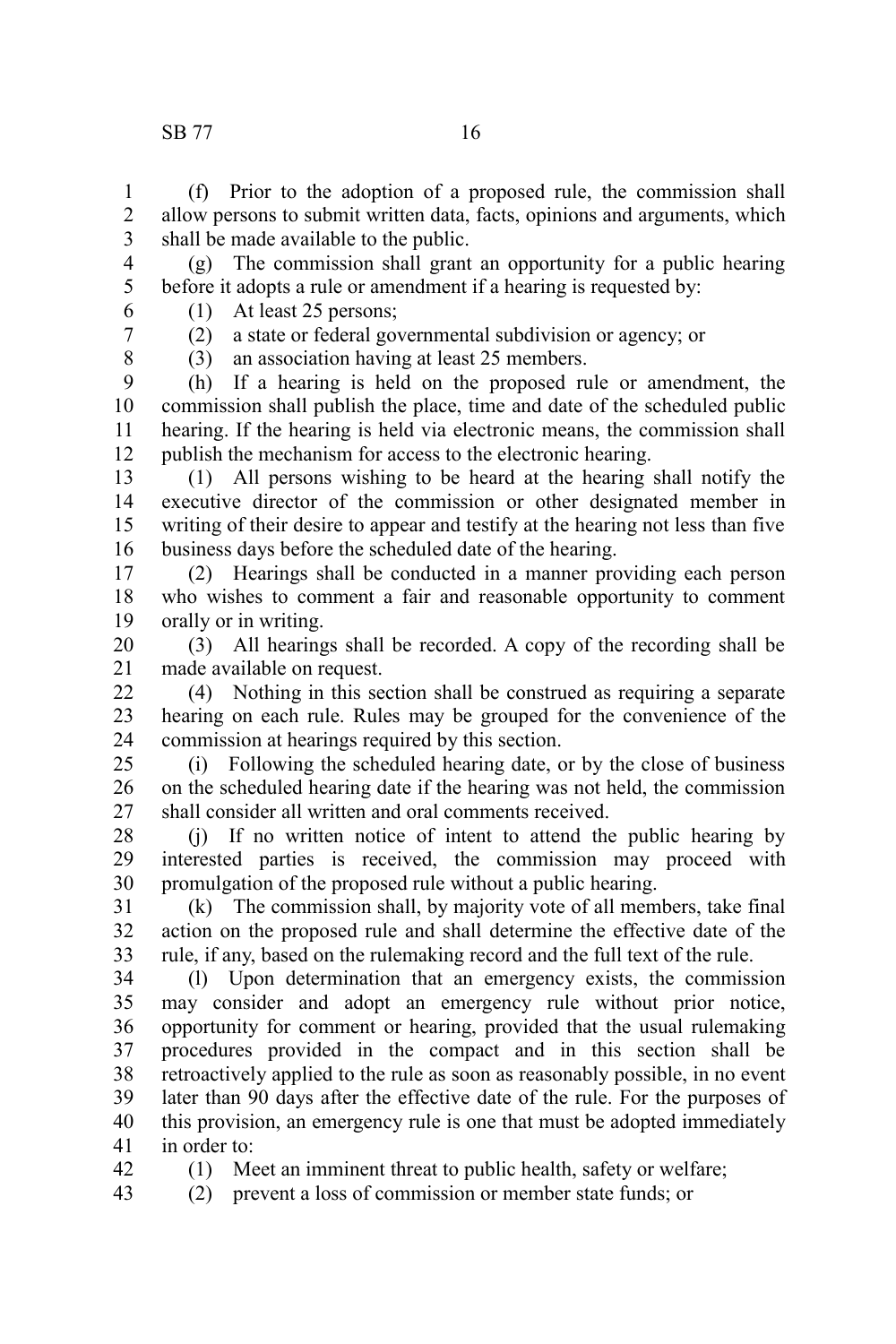(3) meet a deadline for the promulgation of an administrative rule that is established by federal law or rule. 1 2

- (m) The commission or an authorized committee of the commission may direct revisions to a previously adopted rule or amendment for purposes of correcting typographical errors, errors in format, errors in consistency or grammatical errors. Public notice of any revisions shall be posted on the website of the commission. The revision shall be subject to challenge by any person for a period of 30 days after posting. The revision may be challenged only on grounds that the revision results in a material change to a rule. A challenge shall be made in writing and delivered to the chair of the commission prior to the end of the notice period. If no challenge is made, the revision shall take effect without further action. If the revision is challenged, the revision may not take effect without the approval of the commission. 3 4 5 6 7 8 9 10 11 12 13 14
- 15
- SECTION 11 OVERSIGHT, DISPUTE RESOLUTION AND ENFORCEMENT

### 16 17

(a) *Dispute Resolution.*

(1) Upon request by a member state, the commission shall attempt to resolve disputes related to the compact that arise among member states and between member and non-member states. 18 19 20

(2) The commission shall promulgate a rule providing for both mediation and binding dispute resolution for disputes as appropriate. 21 22

(b) *Enforcement.* 23

(1) The commission, in the reasonable exercise of its discretion, shall enforce the provisions and rules of this compact. 24 25

(2) By majority vote, the commission may initiate legal action in the United States district court for the District of Columbia or the federal district where the commission has its principal offices against a member state in default to enforce compliance with the provisions of the compact and its promulgated rules and bylaws. The relief sought may include both injunctive relief and damages. In the event judicial enforcement is necessary, the prevailing member shall be awarded all costs of litigation, including reasonable attorney fees. 26 27 28 29 30 31 32 33

(3) The remedies herein shall not be the exclusive remedies of the commission. The commission may pursue any other remedies available under federal or state law. 34 35 36

SECTION 12

37

| . . |                                                     |
|-----|-----------------------------------------------------|
| 38  | DATE OF IMPLEMENTATION OF THE INTERSTATE COMMISSION |
| 39  | FOR AUDIOLOGY AND SPEECH-LANGUAGE PATHOLOGY         |
| 40  | PRACTICE AND ASSOCIATED RULES, WITHDRAWAL, AND      |
| 41  | <b>AMENDMENT</b>                                    |

(a) The compact shall come into effect on the date on which the compact statute is enacted into law in the  $10<sup>th</sup>$  member state. The 42 43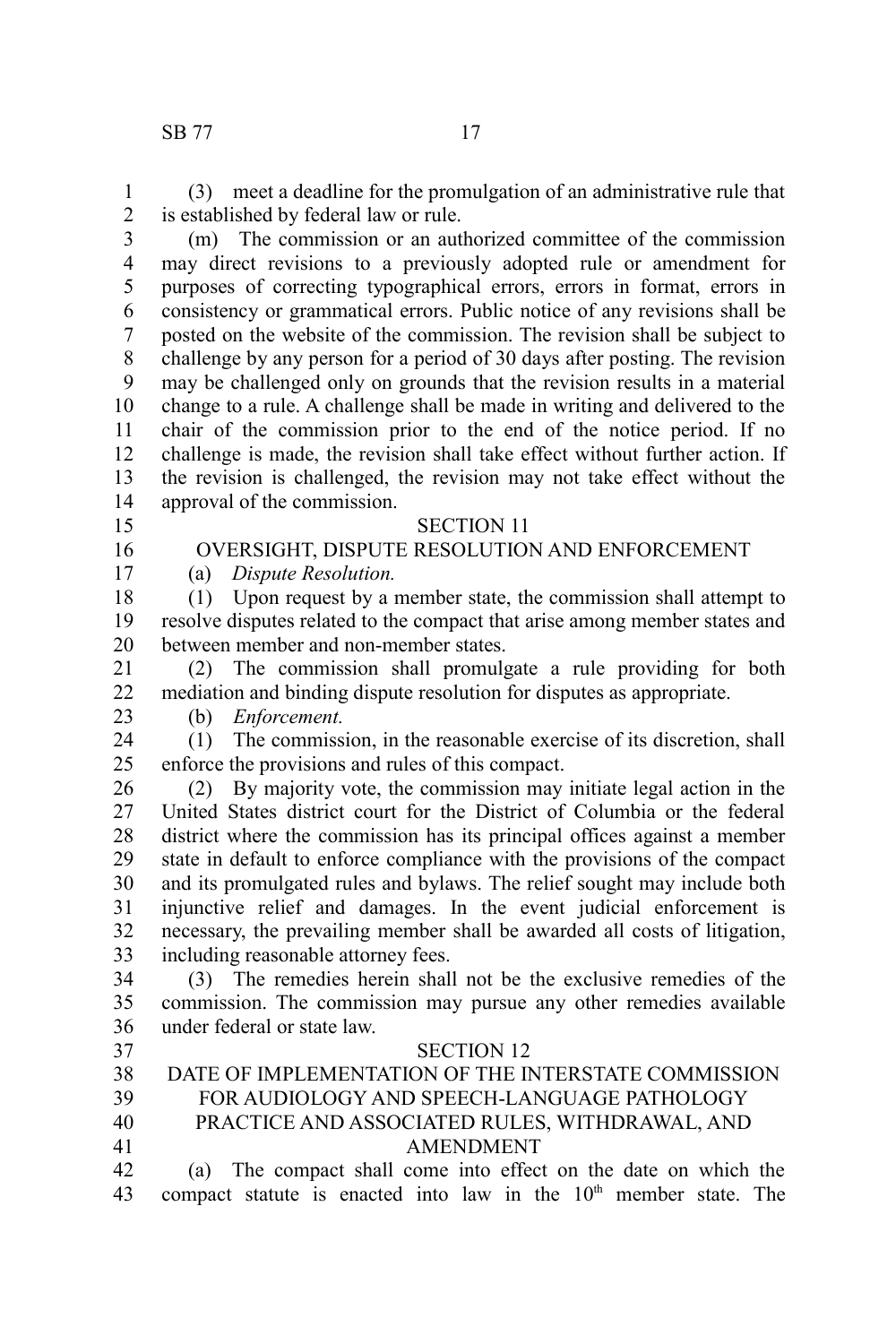provisions, which become effective at that time, shall be limited to the powers granted to the commission relating to assembly and the promulgation of rules. Thereafter, the commission shall meet and exercise rulemaking powers necessary to the implementation and administration of the compact. 1 2 3 4 5

(b) Any state that joins the compact subsequent to the commission's initial adoption of the rules shall be subject to the rules as they exist on the date on which the compact becomes law in that state. Any rule that has been previously adopted by the commission shall have the full force and effect of law on the day the compact becomes law in that state. 6 7 8 9 10

(c) Any member state may withdraw from this compact by enacting a statute repealing the same. 11 12

(1) A member state's withdrawal shall not take effect until six months after enactment of the repealing statute. 13 14

(2) Withdrawal shall not affect the continuing requirement of the withdrawing state's audiology or speech-language pathology licensing board to comply with the investigative and adverse action reporting requirements of this act prior to the effective date of withdrawal. 15 16 17 18

(d) Nothing contained in this compact shall be construed to invalidate or prevent any audiology or speech-language pathology licensure agreement or other cooperative arrangement between a member state and a non-member state that does not conflict with the provisions of this compact. 19 20 21 22 23

(e) This compact may be amended by the member states. No amendment to this compact shall become effective and binding upon any member state until it is enacted into the laws of all member states. 24 25 26

27 28

#### SECTION 13 CONSTRUCTION AND SEVERABILITY

This compact shall be liberally construed so as to effectuate the purposes thereof. The provisions of this compact shall be severable and if any phrase, clause, sentence or provision of this compact is declared to be contrary to the constitution of any member state or of the United States or the applicability thereof to any government, agency, person or circumstance is held invalid, the validity of the remainder of this compact and the applicability thereof to any government, agency, person or circumstance shall not be affected thereby. If this compact shall be held contrary to the constitution of any member state, the compact shall remain in full force and effect as to the remaining member states and in full force and effect as to the member state affected as to all severable matters. 29 30 31 32 33 34 35 36 37 38 39

- 40 41
- BINDING EFFECT OF COMPACT AND OTHER LAWS

SECTION 14

(a) Nothing herein prevents the enforcement of any other law of a member state that is not inconsistent with the compact. 42 43